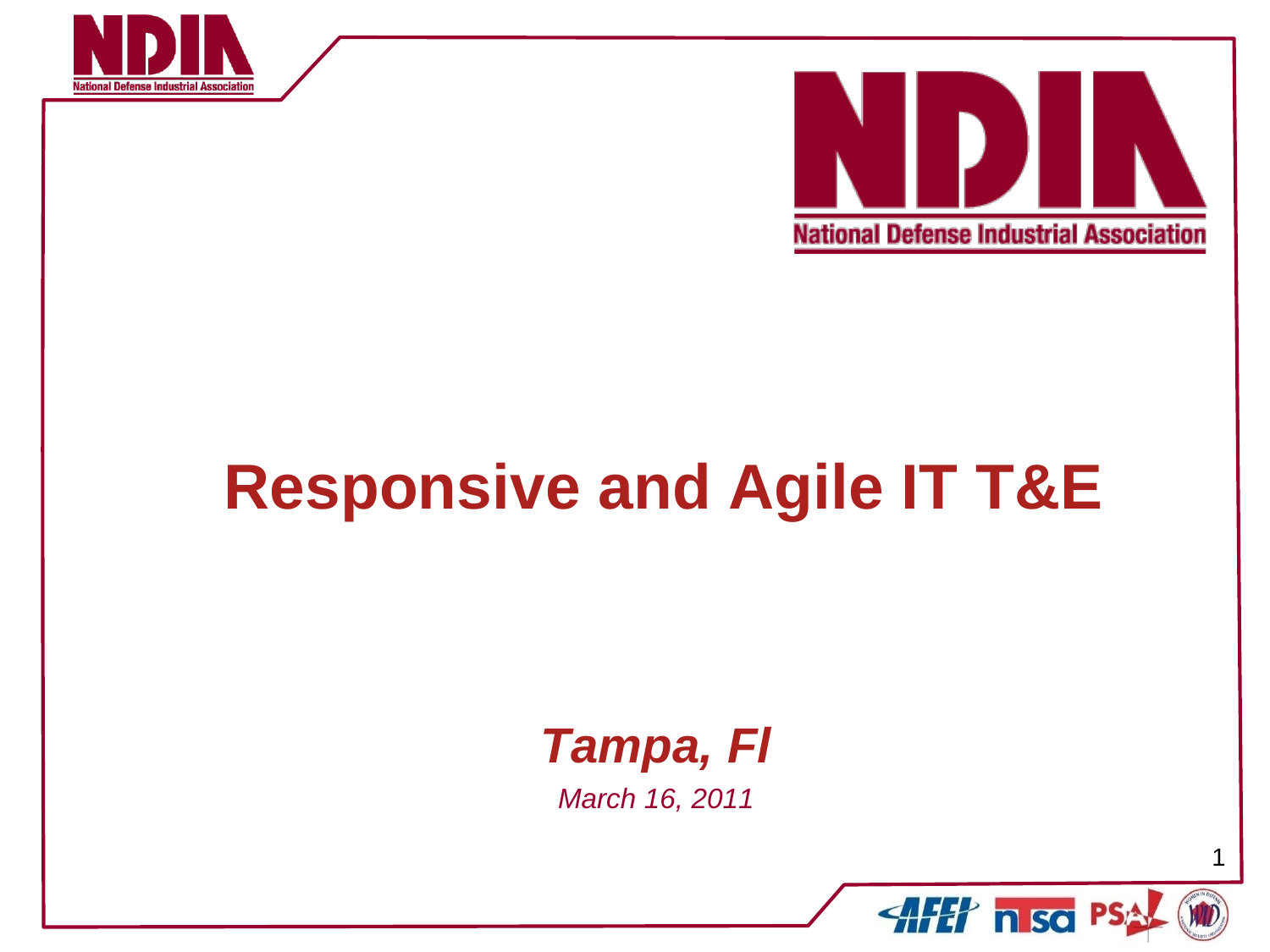

### **Sources of Stakeholder Recommendations**

- **Defense Science Board**
	- **Developmental Test and Evaluation, May 2008**
	- **DOD Policies and Procedures for the Acquisition of Information Technology, March 2009**
- **2010 National Defense Authorization Act (Sec 804)**
	- **Implementation of a New Acquisition Process for Information Technology Systems**
- **NDIA-OUSD (AT&L) System Engineering Division/Development T&E Committee and Software Industry Experts** 
	- **Software T&E Summit/Workshop September 2009**
	- **Joint Authored White Paper, Dec 2009**
- **National Academies of Science Study** 
	- **Achieving Effective Acquisition of Information Technology in the Department of Defense, December 2009**

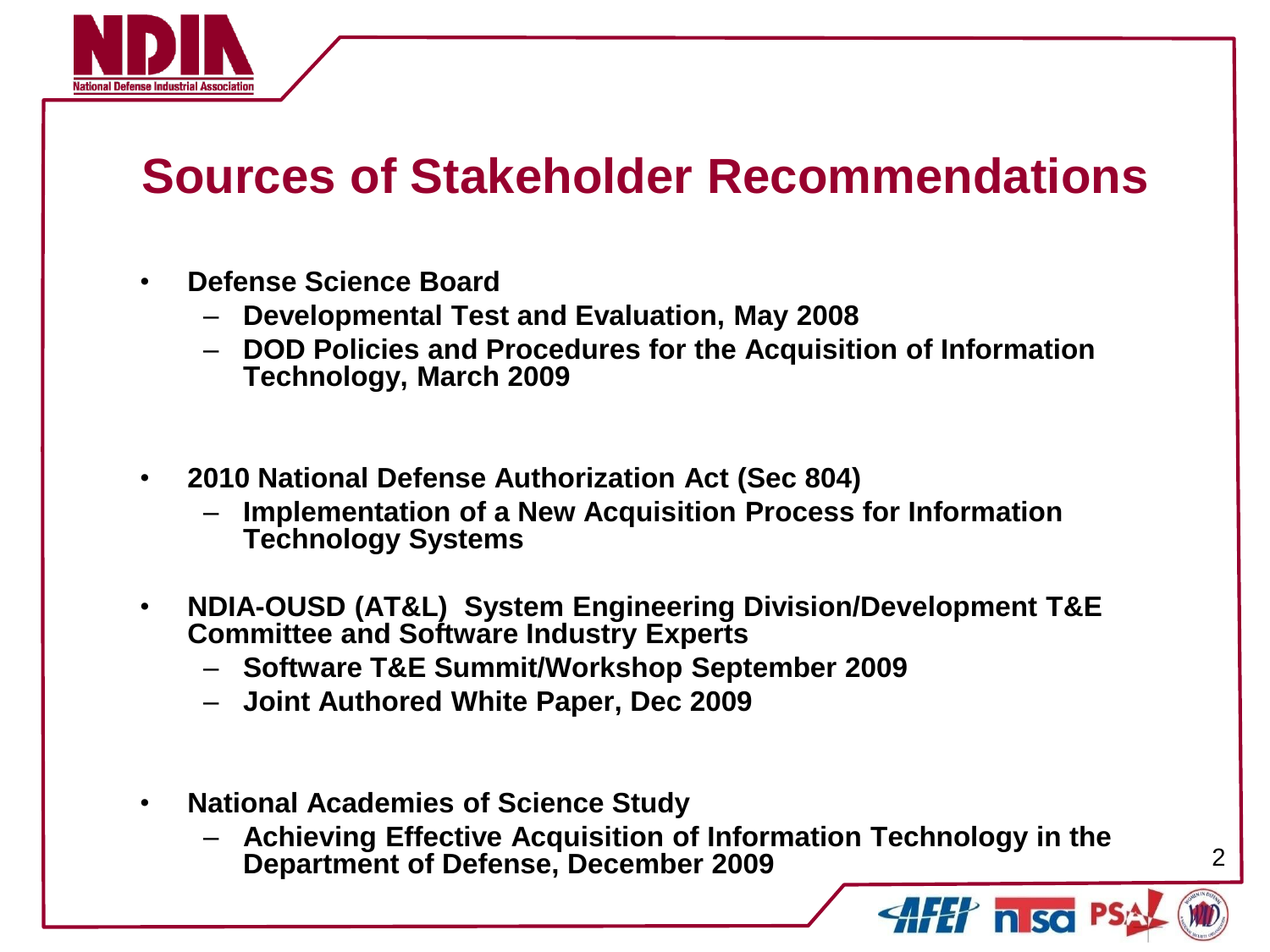

# **DOD Agile IT Precepts**

**1) achieve significant time and cost resource efficiencies**

**2) support software application "sprints"**

**3) provide tailored test environments established on demand**

**4) create a virtual library of systems and services to avoid having to stand up physical systems for every test**

**5) establish a DOD wide accepted restructured IT T&E process** 

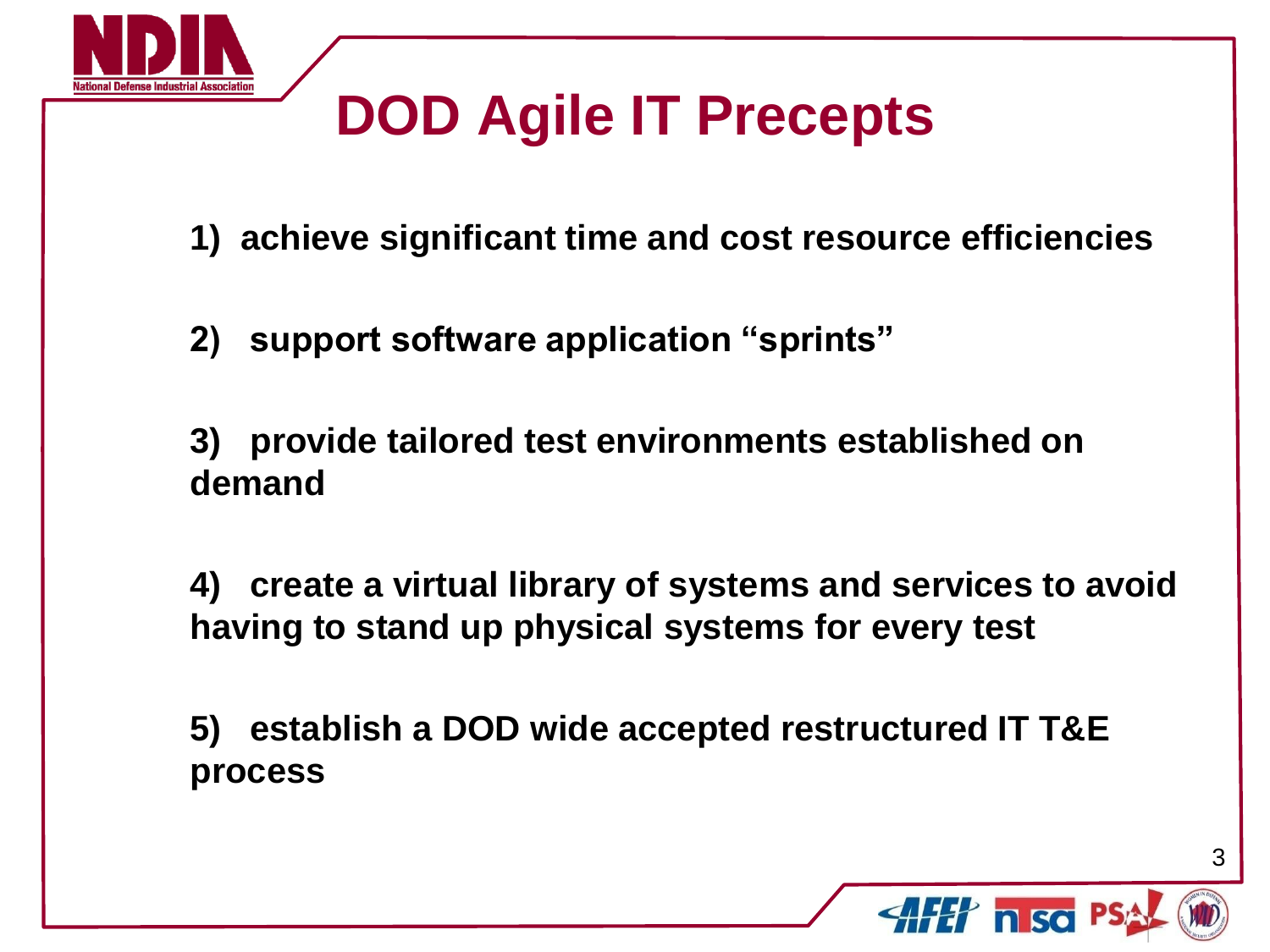

## **Panel Members**

**Panel Chair Dr Steven Kimmel Senior VP Alion Science and Technology**

**Interop/Network Cert/Assurance Dr Steven Hutchison Test and Evaluation Executive, DISA**

**OT&E Dr James Streilein Dep Dir DOT&E (Comm & Space Systems)**

**DT&E Ms Darlene Mosser-Kerner Dep Dir, DT&E (AT&L/DDRE)**

**OSD/NII Mr Eustace King DIACAP Tiger Team**

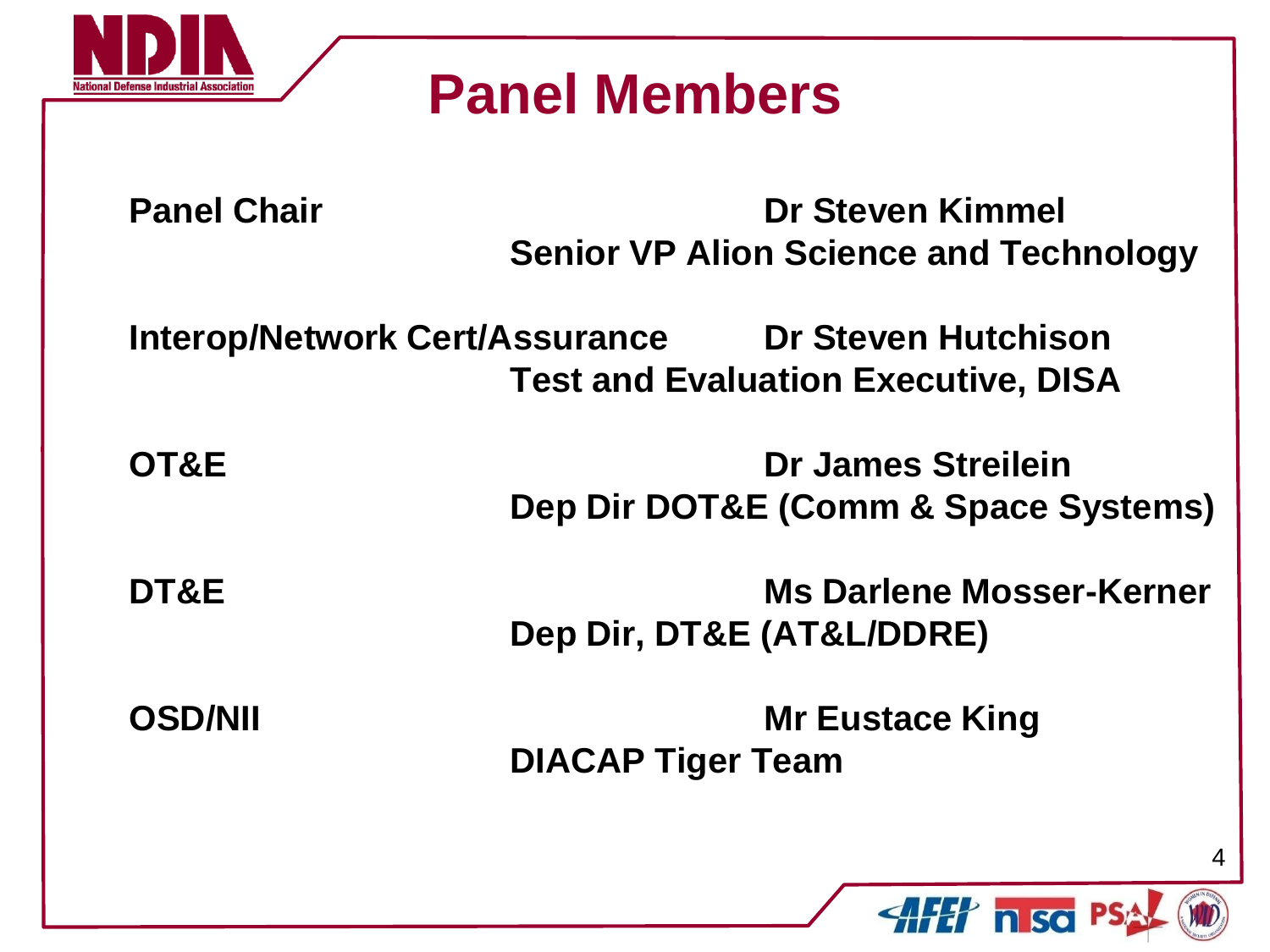

### **Panel Introduction**

## **Approach**

**Engage with the AUDIENCE to understand and explore the community of challenges, issues and solutions via Q & A's vice death by ppt.**

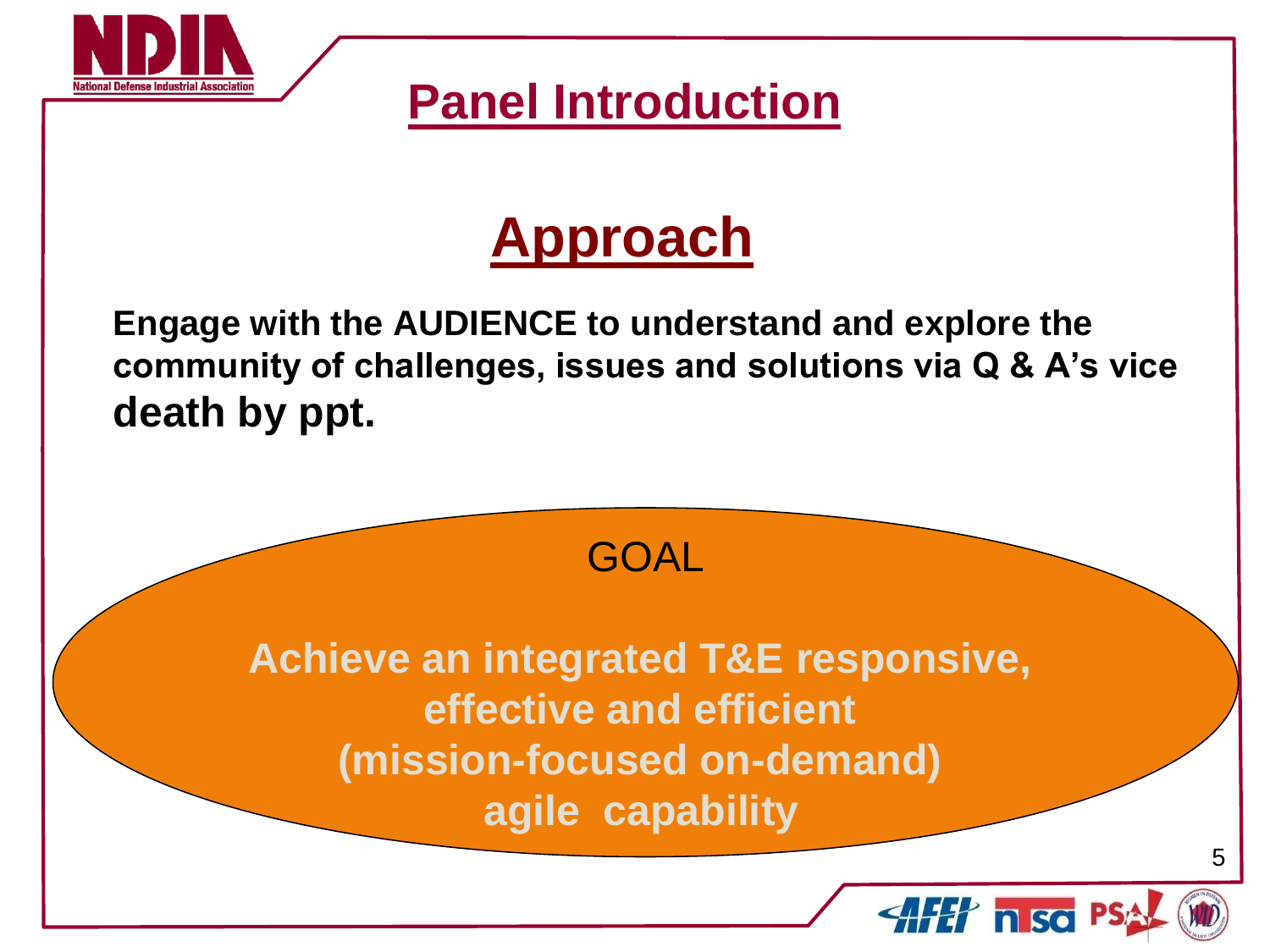

## **Panel Focus**

**Customer complaint: IT testing is a serial process that costs too much and takes too long to complete.**

**The Challenge:** 

**1) How to integrate users and testers such that a common set of standards can address joint interoperability and information assurance testing into an agile, mission focused team.**

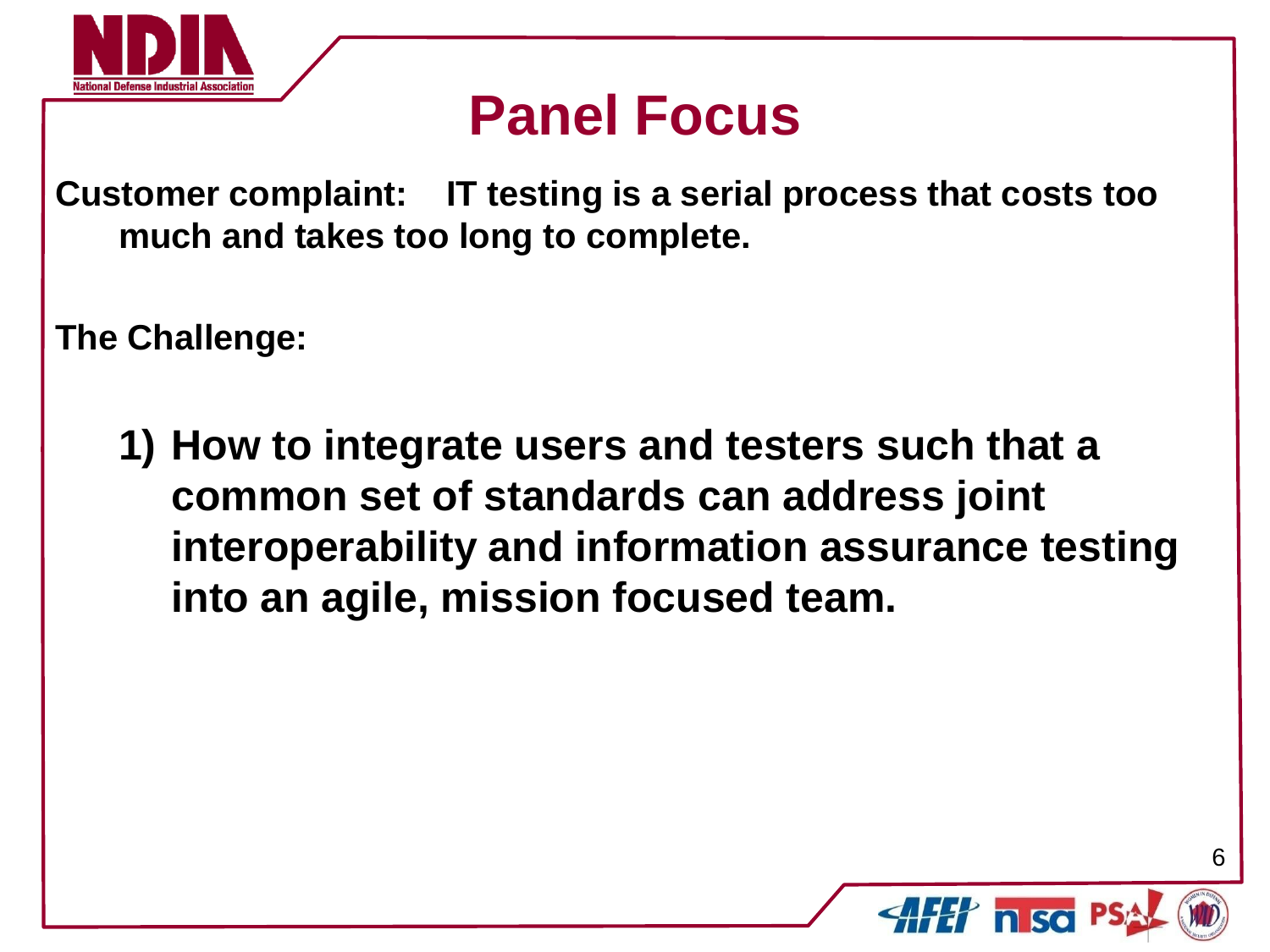

## **Panel Focus**

**Customer complaint: IT testing is a serial process that costs too much and takes too long to complete.**

#### **The Challenge:**

1) How to integrate users and testers such that a common set of standards can address joint interoperability and information assurance testing into an agile, mission focused team.

**How to network DOD testing capabilities so that we are able to test things in parallel, i.e., establish a realistic test environment whereby one test affords sufficient & thorough "stakeholder" data collection**

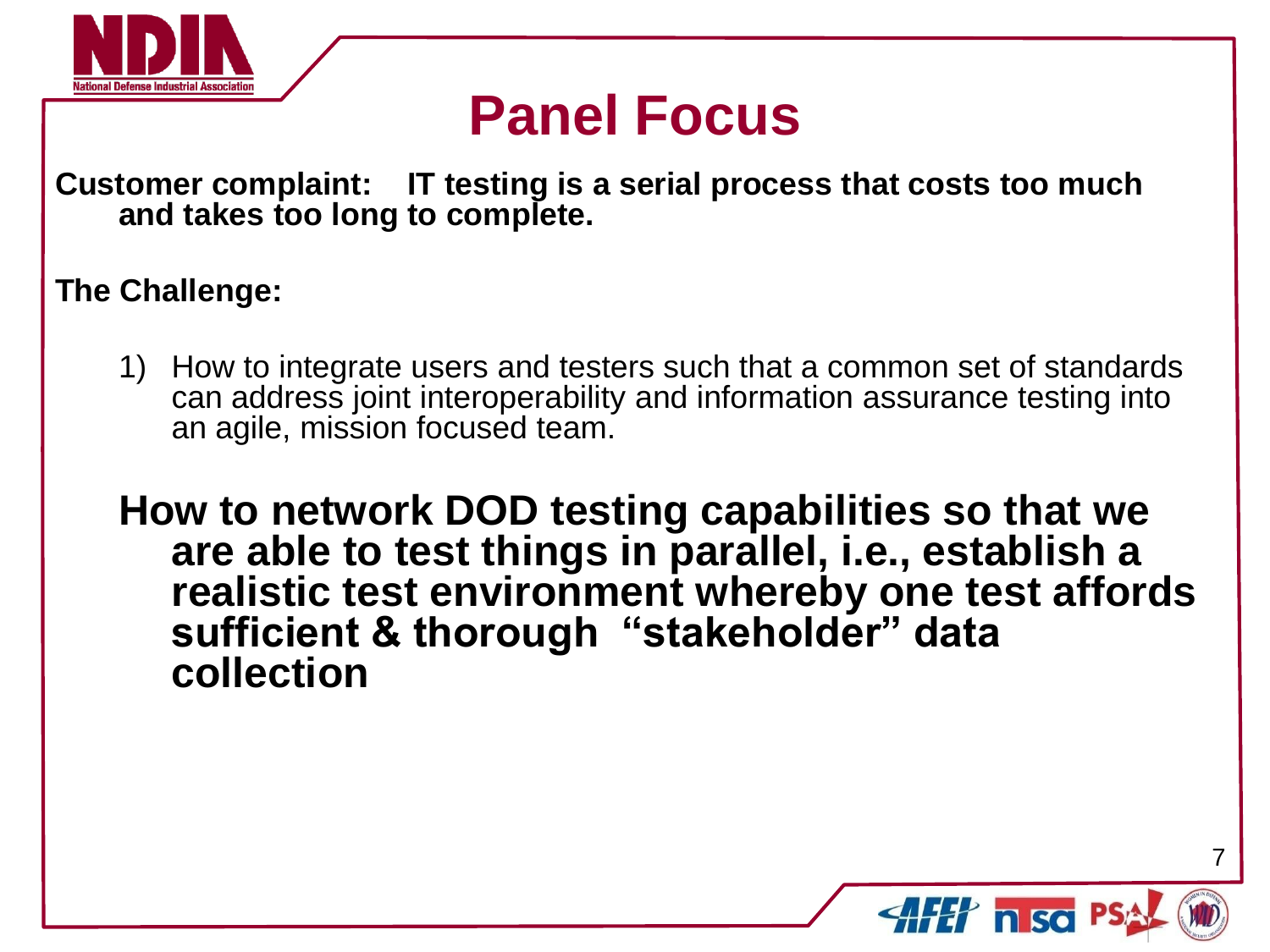

## **Panel Focus**

**Customer complaint: IT testing is a serial process that costs too much and takes too long to complete.**

#### **The Challenge:**

- 1) How to integrate users and testers such that a common set of standards can address joint interoperability and information assurance testing into an agile, mission focused team.
- 2) How to network DOD testing capabilities so that we are able to test things in parallel, i.e., establish a realistic test environment whereby one test affords sufficient & thorough "stakeholder" data collection

**How stovepipe test beds be melded together to enable testers to locate needed assets, connect them into the test, collect the data needed, then release the asset when the test has been completed.**

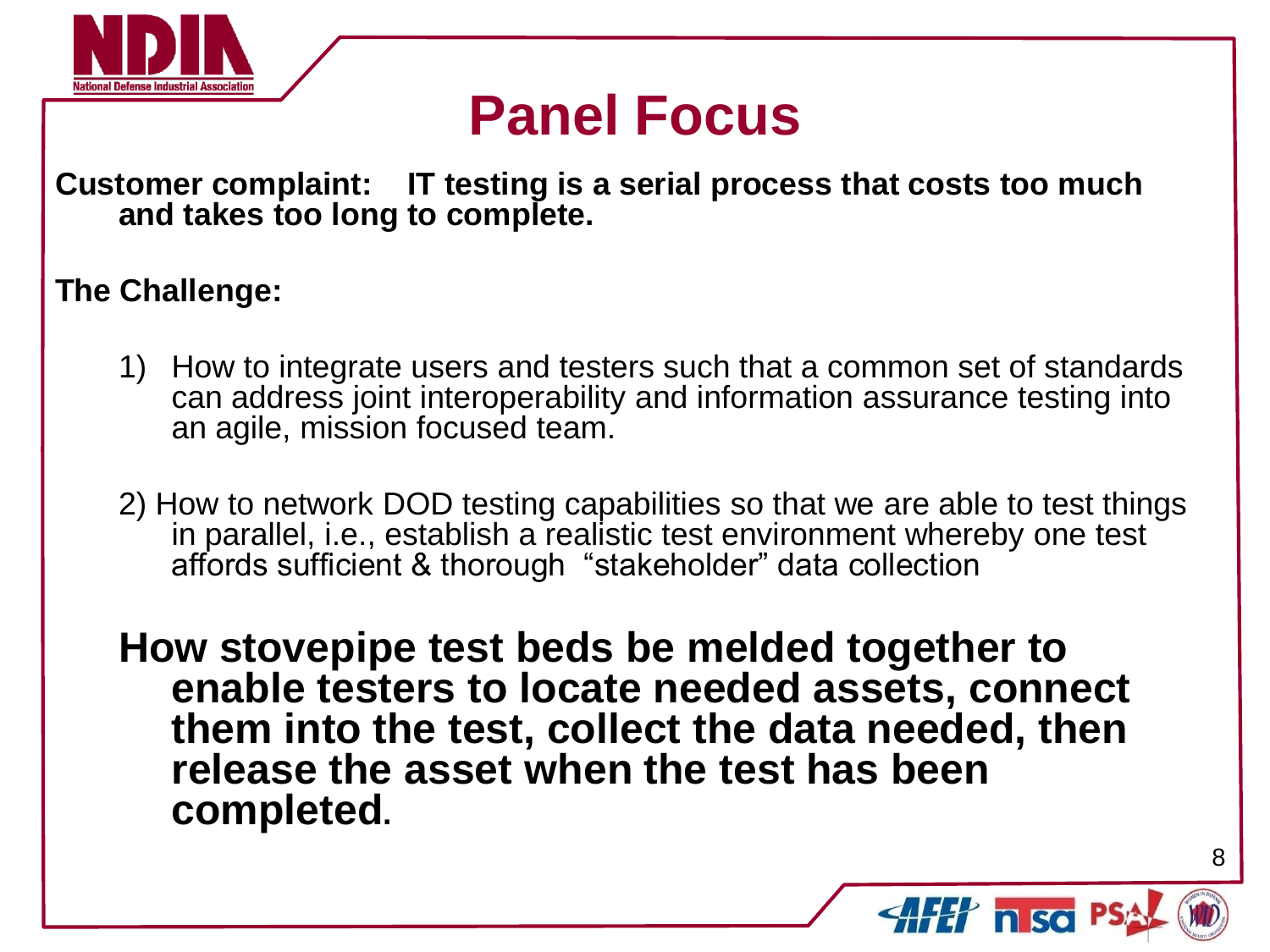

# **Opening Panel Question**

### **What are the impediments to achieve a "virtual" network that can satisfy a "parallel" efficient IT T&E process?**

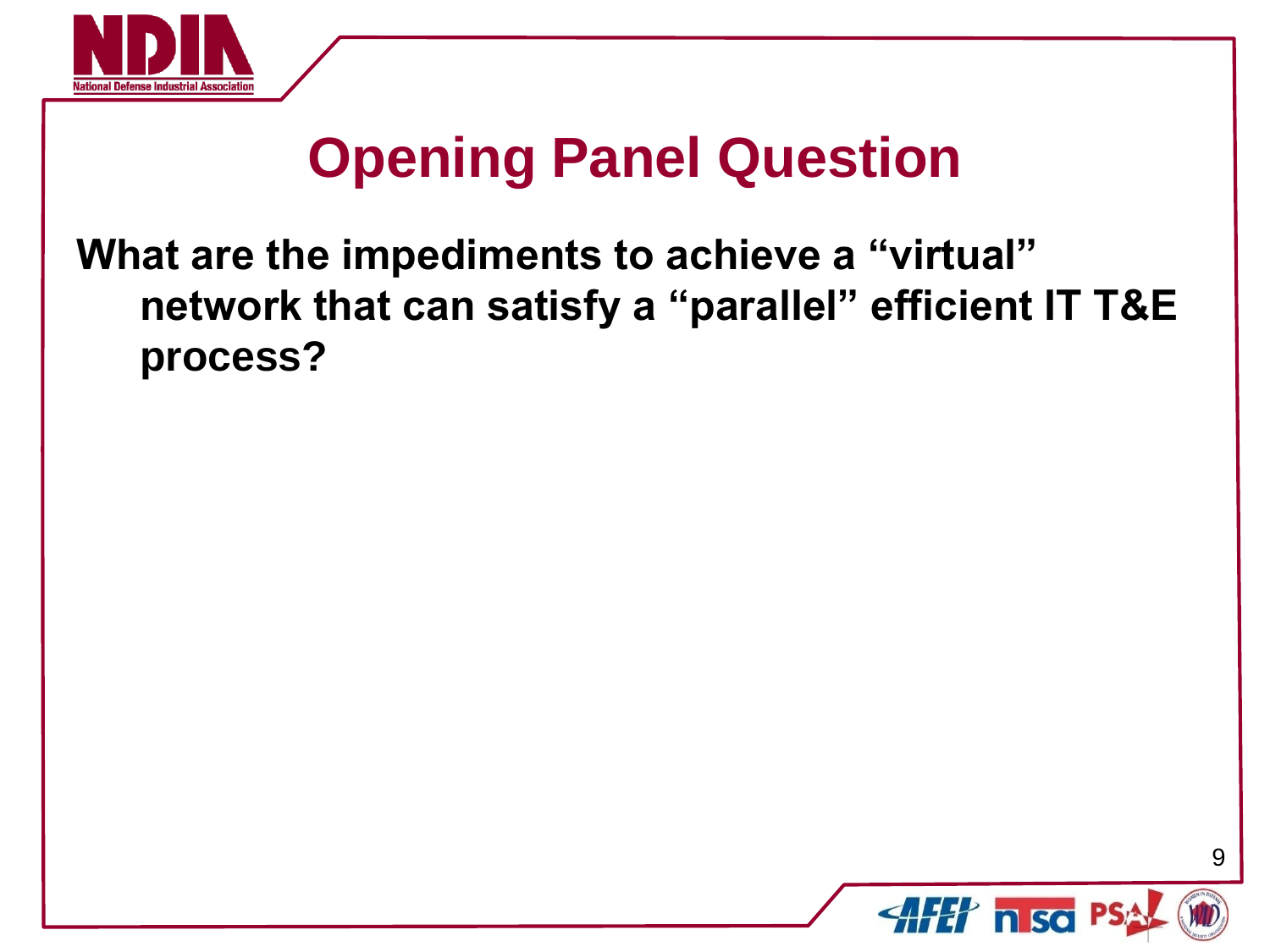

## **Panel Question # 2**

**What are the technical, policy or procedural obstacles that need to be overcome to --**

- **1) achieve an operationally realistic environment whereby IT test data can be shared across DT-OT-IA-certifications and accreditation?**
- **2) "test by one, accept by all", e.g., IT T&E reciprocity**

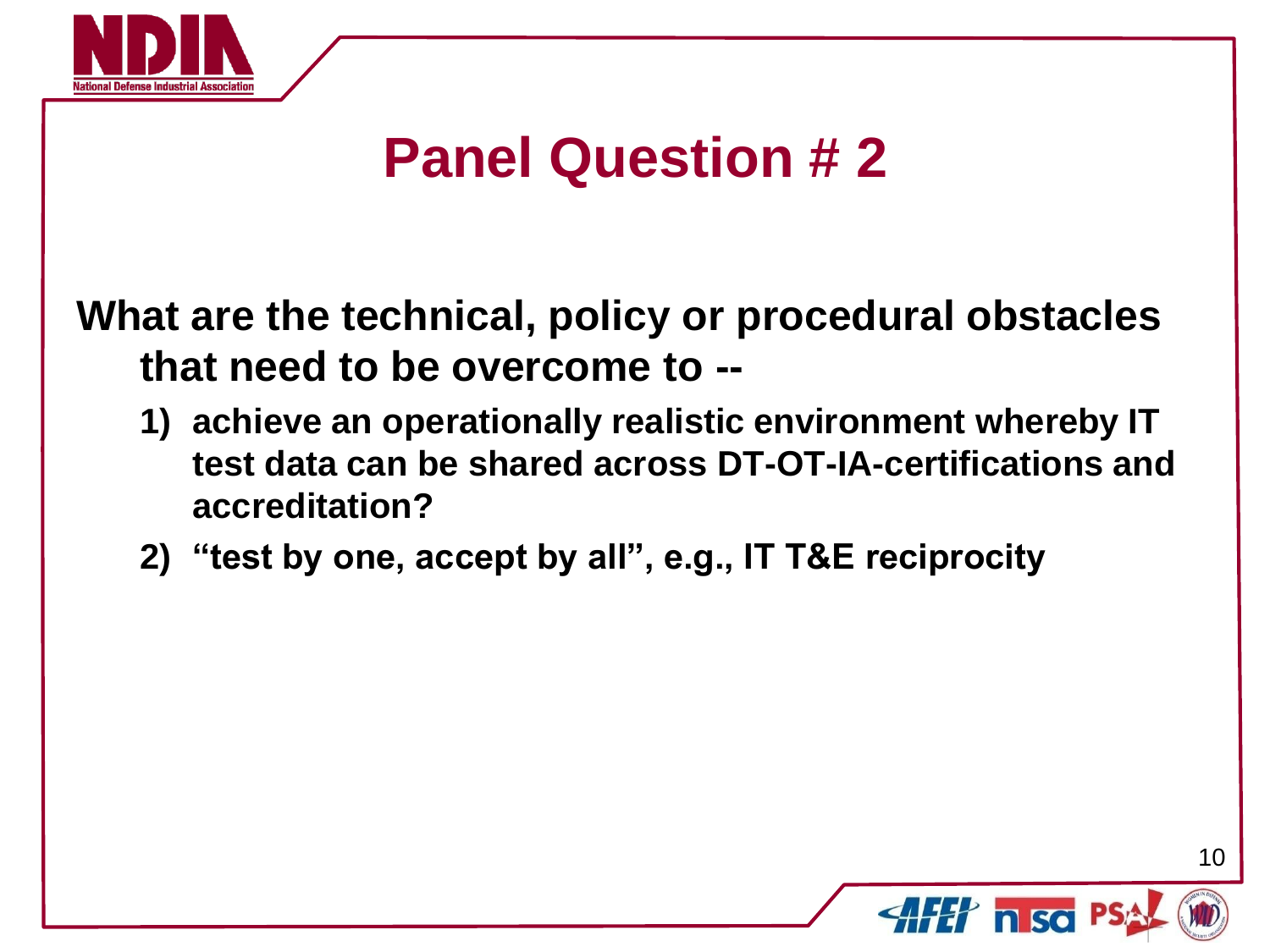

# **Closing Comments**

- **IT systems are different than weapons systems…current DOD 5000 inappropriate for both**
- **DOD agile developed IT systems/applications are on the horizon……IT "sprints" projects will cause closer collaboration between users, developers and testers**
- **"Soda straw" or serial T&E to be replaced by parallel acceptance, certification, accreditation, interoperability and integration– test once, accept by all.**